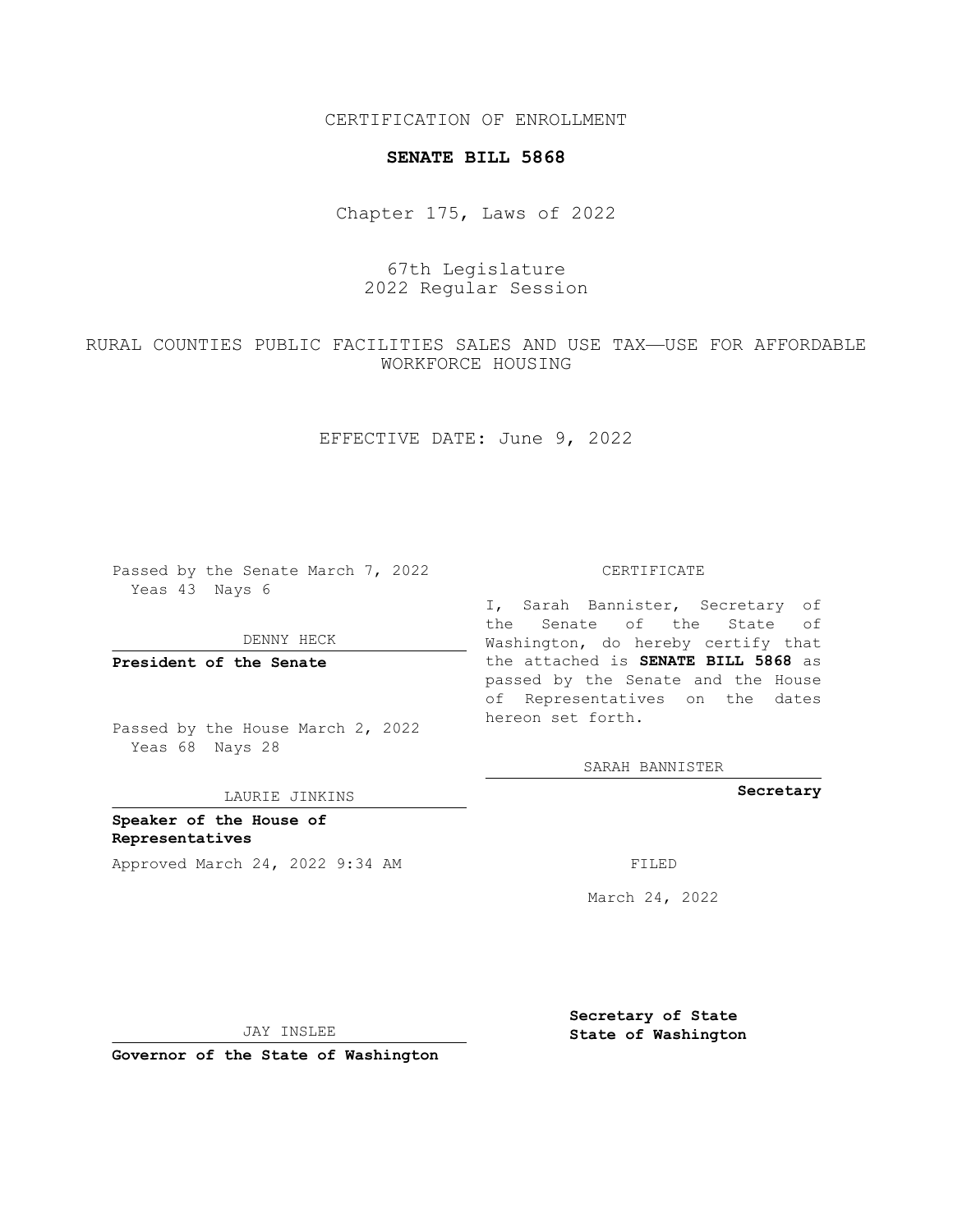## **SENATE BILL 5868**

AS AMENDED BY THE HOUSE

Passed Legislature - 2022 Regular Session

## **State of Washington 67th Legislature 2022 Regular Session**

**By** Senators Hawkins, Kuderer, Braun, Fortunato, Lovelett, Nguyen, Nobles, Salomon, Trudeau, and Warnick

Read first time 01/14/22. Referred to Committee on Housing & Local Government.

1 AN ACT Relating to expanding the use of the rural counties public 2 facilities sales and use tax to include affordable workforce housing; 3 and amending RCW 82.14.370.

4 BE IT ENACTED BY THE LEGISLATURE OF THE STATE OF WASHINGTON:

5 **Sec. 1.** RCW 82.14.370 and 2012 c 225 s 4 are each amended to read as follows:6

 (1) The legislative authority of a rural county may impose a sales and use tax in accordance with the terms of this chapter. The tax is in addition to other taxes authorized by law and must be collected from those persons who are taxable by the state under chapters 82.08 and 82.12 RCW upon the occurrence of any taxable event within the county. The rate of tax may not exceed 0.09 percent of the selling price in the case of a sales tax or value of the article used in the case of a use tax, except that for rural counties with 15 population densities between ((sixty)) 60 and ((one hundred)) 100 persons per square mile, the rate shall not exceed 0.04 percent 17 before January 1, 2000.

18 (2) The tax imposed under subsection (1) of this section must be 19 deducted from the amount of tax otherwise required to be collected or 20 paid over to the department of revenue under chapter 82.08 or 82.12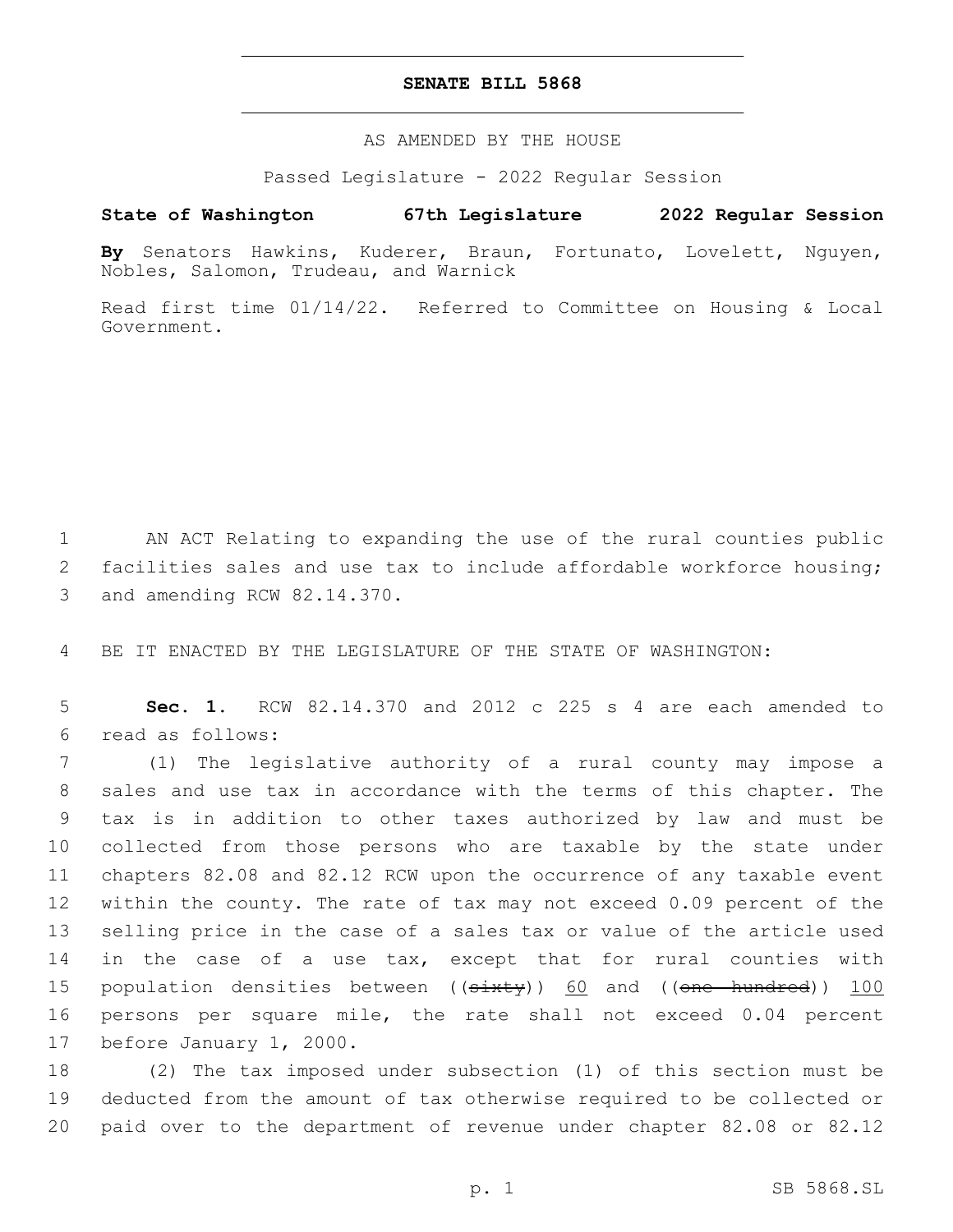RCW. The department of revenue must perform the collection of such taxes on behalf of the county at no cost to the county.

 (3)(a) Moneys collected under this section may only be used to finance public facilities serving economic development purposes in rural counties and finance personnel in economic development offices. The public facility must be listed as an item in the officially adopted county overall economic development plan, or the economic development section of the county's comprehensive plan, or the comprehensive plan of a city or town located within the county for 10 those counties planning under RCW 36.70A.040, or provide affordable 11 workforce housing infrastructure or facilities. For those counties that do not have an adopted overall economic development plan and do not plan under the growth management act, the public facility must be listed in the county's capital facilities plan or the capital 15 facilities plan of a city or town located within the county, or provide affordable workforce housing infrastructure or facilities.

 (b) In implementing this section, the county must consult with cities, towns, and port districts located within the county and the associate development organization serving the county to ensure that the expenditure meets the goals of chapter 130, Laws of 2004 and the requirements of (a) of this subsection. Each county collecting money under this section must report, as follows, to the office of the 23 state auditor, within ((one hundred fifty)) 150 days after the close of each fiscal year: (i) A list of new projects begun during the 25 fiscal year, showing that the county has used the funds for those projects consistent with the goals of chapter 130, Laws of 2004 and 27 the requirements of (a) of this subsection; and (ii) expenditures during the fiscal year on projects begun in a previous year. Any projects financed prior to June 10, 2004, from the proceeds of obligations to which the tax imposed under subsection (1) of this section has been pledged may not be deemed to be new projects under this subsection. No new projects funded with money collected under this section may be for justice system facilities.

 (c) The definitions in this section apply throughout this 35 section.

 (i) "Public facilities" means bridges, roads, domestic and industrial water facilities, sanitary sewer facilities, earth stabilization, storm sewer facilities, railroads, electrical facilities, natural gas facilities, research, testing, training, and incubation facilities in innovation partnership zones designated

p. 2 SB 5868.SL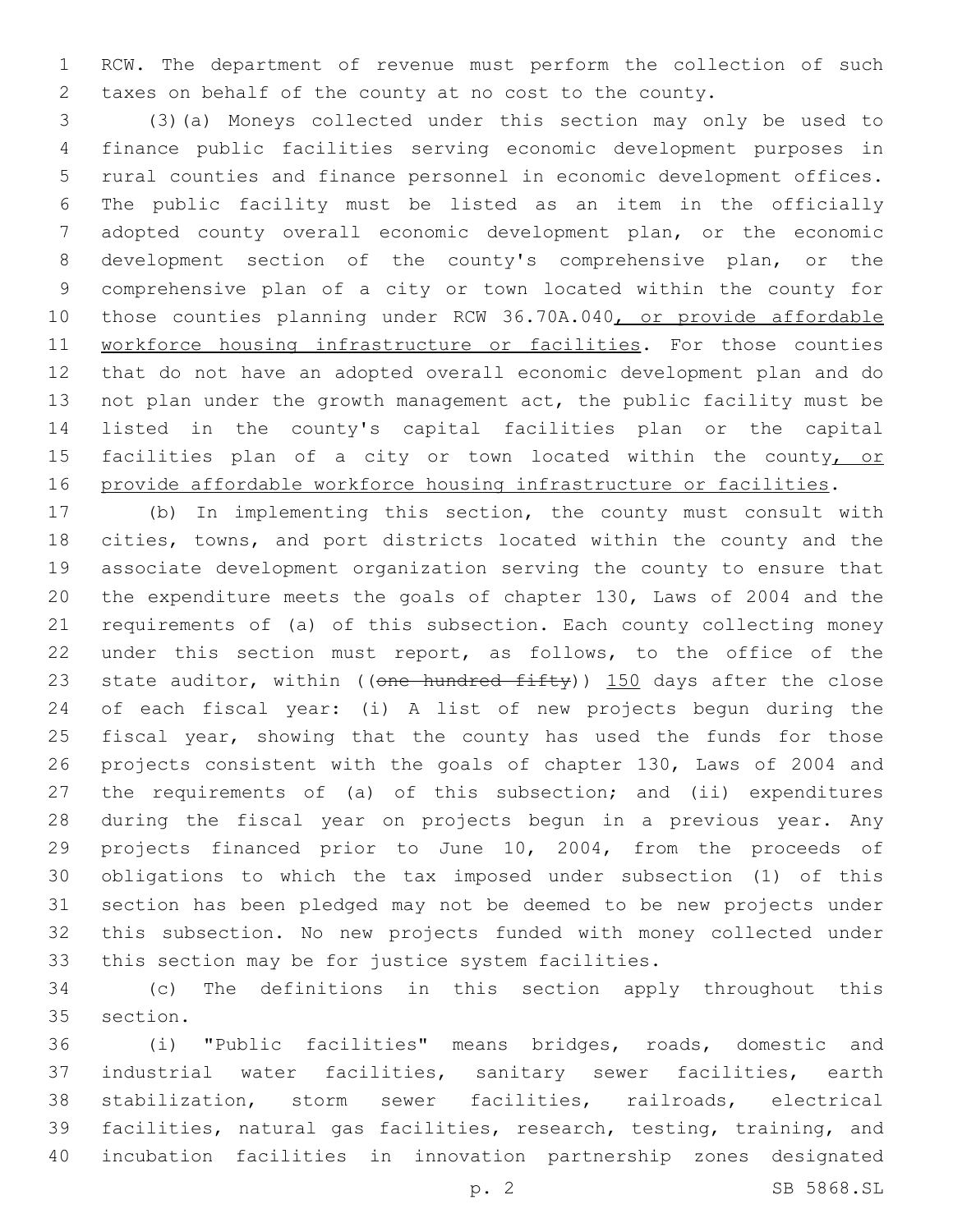under RCW 43.330.270, buildings, structures, telecommunications infrastructure, transportation infrastructure, or commercial 3 infrastructure, ((and)) port facilities in the state of Washington, or affordable workforce housing infrastructure or facilities.

 (ii) "Economic development purposes" means those purposes which facilitate the creation or retention of businesses and jobs in a county, including affordable workforce housing infrastructure or 8 facilities.

 (iii) "Economic development office" means an office of a county, port districts, or an associate development organization as defined in RCW 43.330.010, which promotes economic development purposes 12 within the county.

 (iv) "Affordable workforce housing infrastructure or facilities" means housing infrastructure or facilities that a qualifying provider 15 uses for housing for a single person, family, or unrelated persons living together whose income is no more than 120 percent of the 17 median income, adjusted for housing size, for the county where the housing is located.

 (v) "Qualifying provider" means a nonprofit entity as defined in RCW 84.36.560, a nonprofit entity or qualified cooperative association as defined in RCW 84.36.049, a housing authority created under RCW 35.82.030 or 35.82.300, a public corporation established under RCW 35.21.660 or 35.21.730, or a county or municipal corporation.

 (4) No tax may be collected under this section before July 1, 26 1998.

 (a) Except as provided in (b) of this subsection, no tax may be 28 collected under this section by a county more than (( $t$ wenty-five)) 25 years after the date that a tax is first imposed under this section.

 (b) For counties imposing the tax at the rate of 0.09 percent 31 before August 1, 2009, the tax expires on the date that is (( $t$ wenty-32  $five)$ ) 25 years after the date that the 0.09 percent tax rate was 33 first imposed by that county.

 (5) For purposes of this section, "rural county" means a county 35 with a population density of less than ((one hundred)) 100 persons 36 per square mile or a county smaller than ((two hundred twenty-five)) 37 225 square miles as determined by the office of financial management and published each year by the department for the period July 1st to 39 June 30th.